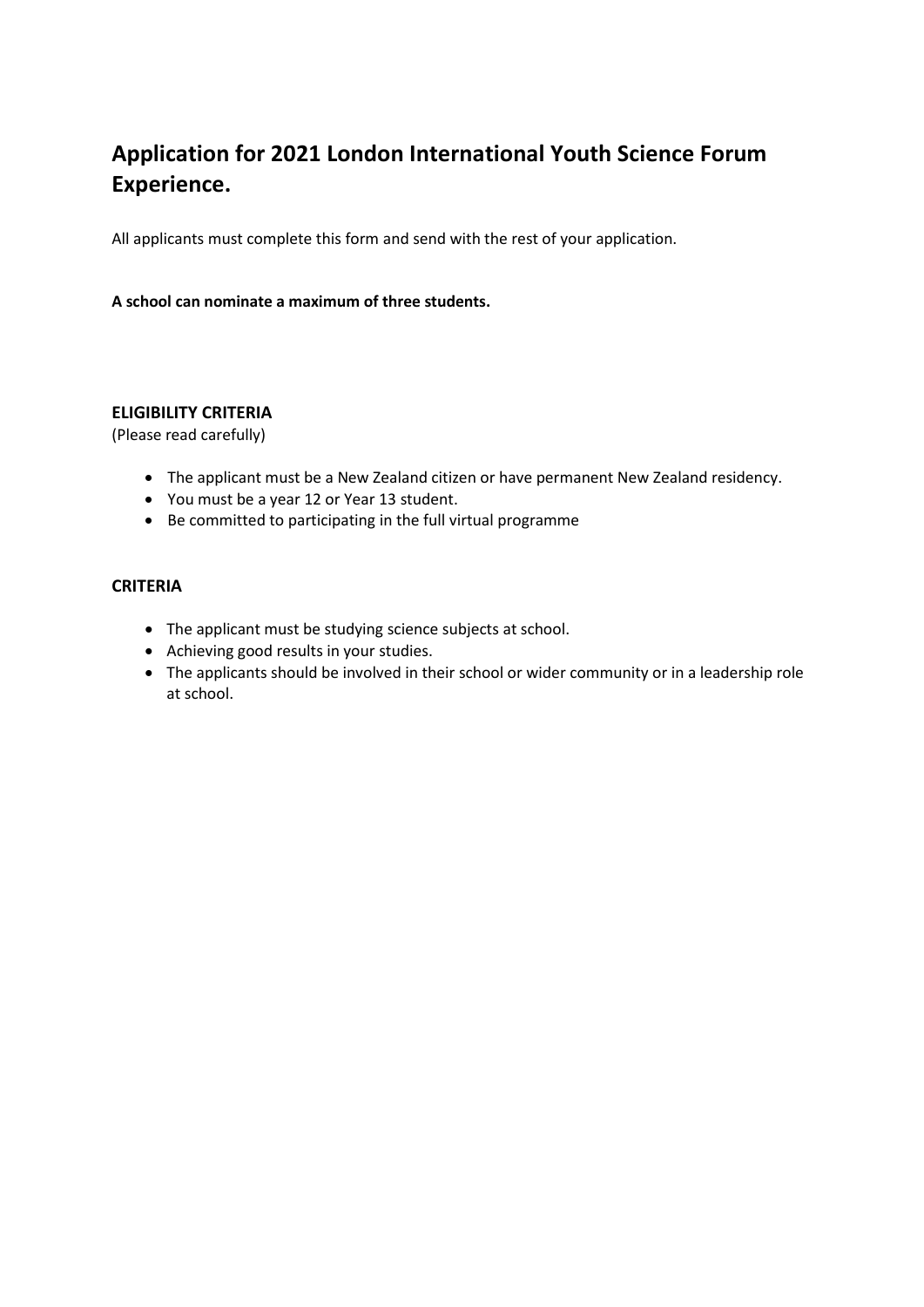| Surname:                                                                         |                                                                                                                                                             |                                                                                                                                                                                                                                                    |
|----------------------------------------------------------------------------------|-------------------------------------------------------------------------------------------------------------------------------------------------------------|----------------------------------------------------------------------------------------------------------------------------------------------------------------------------------------------------------------------------------------------------|
| <b>First Names:</b>                                                              |                                                                                                                                                             |                                                                                                                                                                                                                                                    |
| School:                                                                          |                                                                                                                                                             |                                                                                                                                                                                                                                                    |
|                                                                                  |                                                                                                                                                             |                                                                                                                                                                                                                                                    |
| Address:                                                                         |                                                                                                                                                             |                                                                                                                                                                                                                                                    |
|                                                                                  |                                                                                                                                                             | <u> 1989 - Johann Stoff, amerikansk politiker (* 1908)</u>                                                                                                                                                                                         |
| Home Telephone:                                                                  |                                                                                                                                                             |                                                                                                                                                                                                                                                    |
|                                                                                  |                                                                                                                                                             | Email: (Please do not provide a school email address) __________________________                                                                                                                                                                   |
|                                                                                  |                                                                                                                                                             |                                                                                                                                                                                                                                                    |
| Biology;<br>Chemistry;                                                           | phone number so that media can make contact with you directly.<br>Which sciences are you studying this year? Please highlight or circle.<br><b>Physics;</b> | If you are successful in gaining selection to an event do you give permission for us to use your cell<br><b>Yes</b><br>No<br><b>Earth &amp; Space Science;</b><br>AgHort;<br>Digital Technologies/Computing; Maths with Stats; Maths with Calculus |
|                                                                                  |                                                                                                                                                             | Are you undertaking any science scholarship science subjects this year? Yes No<br>Do you intend to study science/engineering or technology at a tertiary level?                                                                                    |
| ,我们也不会有什么。""我们的人,我们也不会有什么?""我们的人,我们也不会有什么?""我们的人,我们也不会有什么?""我们的人,我们也不会有什么?""我们的人 |                                                                                                                                                             | Do you know what area of science you intend to study? __________________________                                                                                                                                                                   |